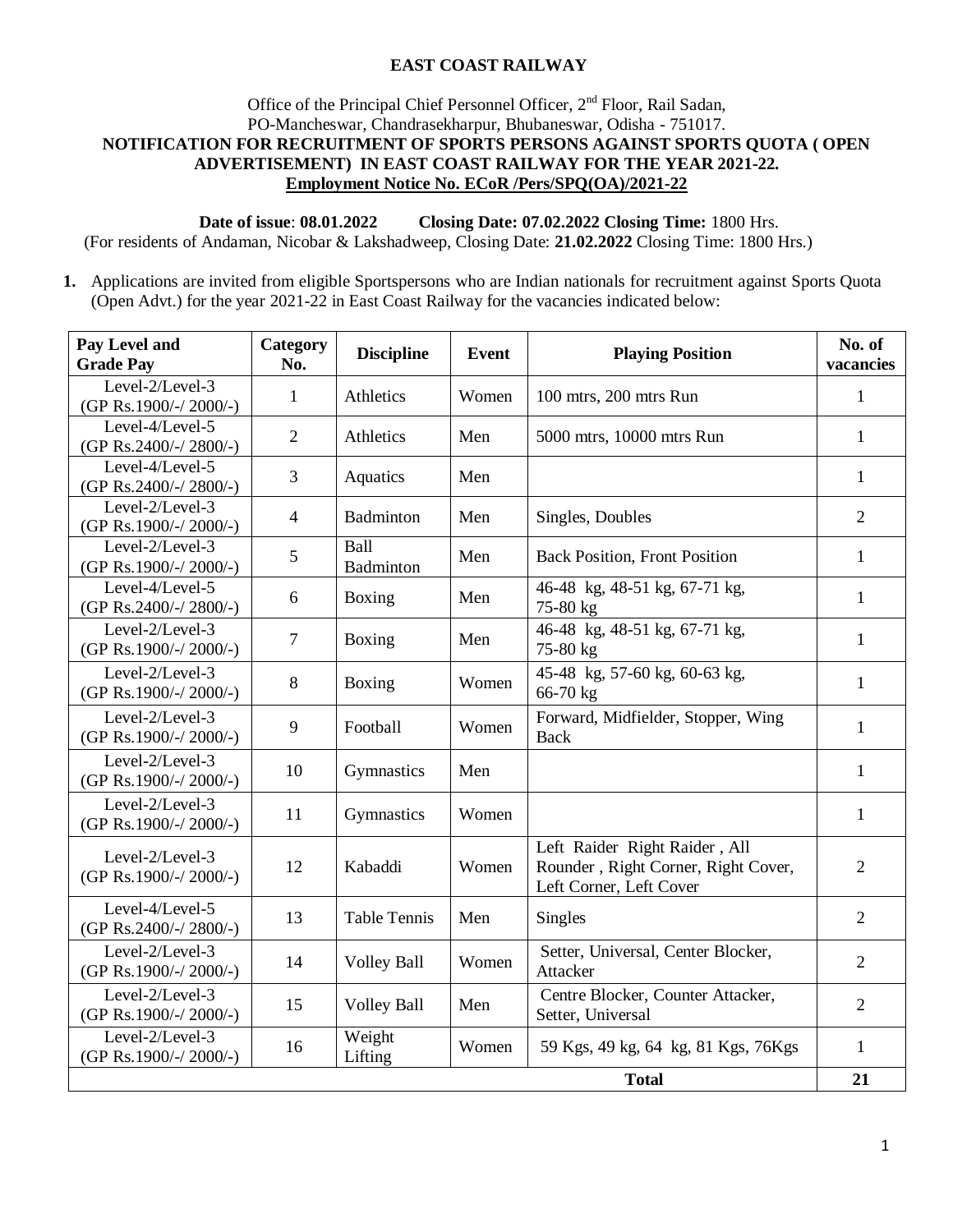# **2. ELIGIBILITY NORMS:**

(i) All the championships mentioned below should have been conducted under the aegis of recognized International / National / State Sports Federations and also recognized by the Railway Sports Promotion Board.

(ii) For recruitment of sports persons, on the basis of sports achievements in Junior National Championships, the age groups as mentioned against each discipline shall only be considered.

## **2.1 Sports Achievements**:

**Applicant should be currently an active player and should have fulfilled the sports achievements on or after "01.04.2019".** Certificates in support of the sports achievements must be enclosed along with the application form. Certificate submitted later on will not be considered under any circumstances. The minimum sports norms for recruitment of sportspersons in different Grade Pay & Levels for both team and individual events are given as under. These provisions shall be read alongwith Notes given in Para 2.3 and Para 2.4 below.

| S.<br>No. | Pay<br>level | Grade<br>Pay<br>(Rs.) | Minimum Sports Norms for Recruitment                                                         |
|-----------|--------------|-----------------------|----------------------------------------------------------------------------------------------|
| (a)       | Level- $4/$  | 2,800                 | At least $3rd$ Position in any of the Category-B Championships / Events                      |
|           | Level-5      | OR.                   |                                                                                              |
|           |              | 2,400                 |                                                                                              |
| (b)       | Level-2/     | 2,000                 | Represented the Country in any of the Category-B Championships / Events OR                   |
|           | Level-3      | OR.                   | At least $3rd$ Position in any of the Category-C Championships / Events OR                   |
|           |              | 1,900                 | At least 3 <sup>rd</sup> Position in Senior / Youth / Junior National Championships OR       |
|           |              |                       | At least $3rd$ Position in National Games organized under aegis of Indian Olympic            |
|           |              |                       | Association. OR At least 3 <sup>rd</sup> Position in All India Inter University Championship |
|           |              |                       | organized under the aegis of Association of Indian Universities OR                           |
|           |              |                       | 1 <sup>st</sup> Position in Federation Cup Championships (Senior Category)                   |

**2.2 Categorization of International Championships**: The international Championships / events are categorized below (for the purpose of Para-2.1 above):

|              | $0.000$ we then the purpose of Future. The upon $\mathcal{C}_l$ . |                                                                                         |  |  |  |
|--------------|-------------------------------------------------------------------|-----------------------------------------------------------------------------------------|--|--|--|
| Category-A   | $\therefore$                                                      | Olympic Games (Senior Category)                                                         |  |  |  |
|              |                                                                   | World Cup (Junior / Youth/Senior ); World Championships (Junior / Senior ); Asian Games |  |  |  |
| Category-B   |                                                                   | (Senior); Commonwealth Games (Senior). Youth Olympics, Thomas/Uber Cup(Badminton)       |  |  |  |
|              |                                                                   | Commonwealth Championships (Junior / Senior, Asian Championships / Asia Cup (Junior /   |  |  |  |
| $Category-C$ |                                                                   | Senior), South Asian Federations (SAF) Games (Senior), USIC (World Railways)            |  |  |  |
|              |                                                                   | Championships (Senior), World University Games                                          |  |  |  |

# **2.3. Note (Read with Para -2.1 above):**

- (a) **Athletics:** In Athletics, medal winning performance in National Inter State Senior Athletics Championship, may also be considered for recruitment against the posts having Grade Pay Rs. 1900/- in Level-2. In Athletics Gold medal winner in open National Championships (senior), Inter State Athletics Championship (Senior) and Asian Championships ( Senior ) may be considered for recruitment in GP Rs .2800/2400.
- (b) **Badminton/Table tennis** : Sportspersons may also be considered for recruitment on the basis of their current Annual All India Rankings in different Grade Pay and Pay Bands as per the following criteria:

|             |                         | <b>Minimum Sports Norms for Recruitment</b> |                |                                         |
|-------------|-------------------------|---------------------------------------------|----------------|-----------------------------------------|
| Pay level   | <b>Grade Pay</b>        | Age<br>Category                             | Event          | <b>Current Annual All India Ranking</b> |
| Level- $3/$ | $Rs.2000/- / Rs.1900/-$ | <b>Seniors</b>                              | Singles        | Upto $20th$ Position                    |
| Level-2     |                         |                                             | Doubles        | Upto $4th$ Position                     |
|             |                         | Youth                                       | <b>Singles</b> | Upto $6th$ Position                     |
|             |                         | <b>Juniors</b>                              | Singles        | Upto $6th$ Position                     |
| Level-4/    | $Rs.2400/- / Rs.2800/-$ | Seniors                                     | Singles        | Upto $8th$ Position                     |
| Level-5     |                         |                                             |                |                                         |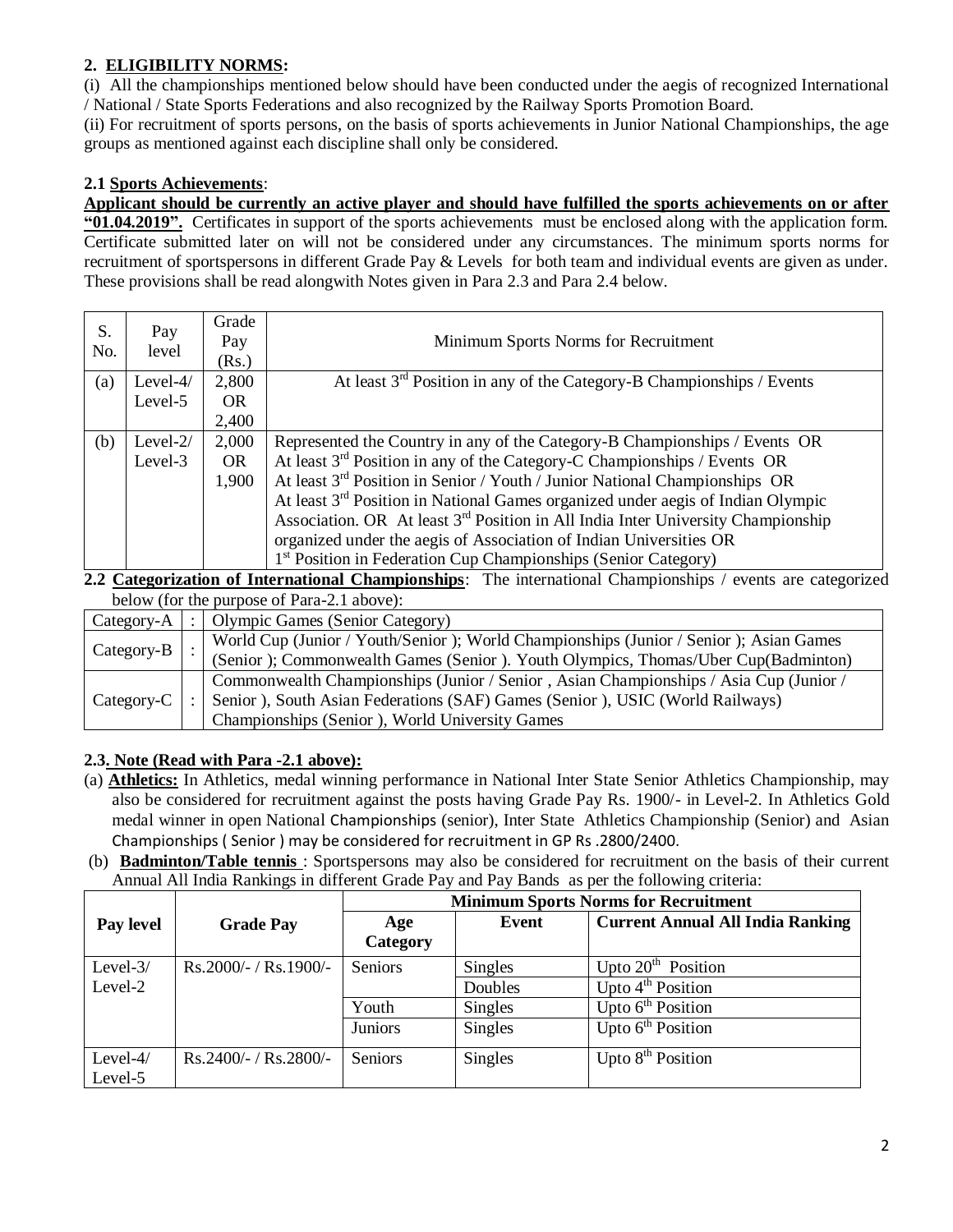Only the current Annual All India Ranking shall be considered for these purposes. For the purpose the highest ranking may be considered valid for one year for the purpose recruitment. Ranking in Mixed-Doubles shall be considered only in Badminton and not in Table Tennis.

|                        |                         | <b>Minimum Sports Norms for Recruitment</b> |                |                                         |  |
|------------------------|-------------------------|---------------------------------------------|----------------|-----------------------------------------|--|
| Pay level              | <b>Grade Pay</b>        | Age<br>Category                             | Event          | <b>Current Annual All India Ranking</b> |  |
| Level- $3/$            | $Rs.2000/- / Rs.1900/-$ | Seniors                                     | Singles        | Upto $70th$ Position                    |  |
| Level-2                |                         | Juniors                                     | Singles        | Upto $50th$ Position                    |  |
| Level- $4/$<br>Level-5 | $Rs.2400/- / Rs.2800/-$ | Seniors                                     | <b>Singles</b> | Upto $50th$ Position                    |  |
|                        |                         | <b>Juniors</b>                              | Singles        | Upto $30th$ Position                    |  |

In Badminton below mentioned W**orld Ranking** will be eligible for grade pay mentioned against them.

**Note:** (i) All the championships mentioned above should be conducted under the aegis of recognized International / National / State Sports Federations and also recognized by the Railway Sports Promotion Board (RSPB).

(ii) For recruitment of sports persons, on the basis of sports achievements in junior National Championships, the age group as mentioned in para 2.4 below shall only be considered.

**2.4**. List of **Junior National Championships** recognized by RSPB for Recruitment of Sportspersons on Indian Railways against Sports Quota :

(a.1) **Aquatics (Diving) (Men):** Sub Junior National Aquatics Championship' in Under-18 (group-1);

(a.2) **Aquatics (Swimming) (Men):** Junior National Aquatics Championship' in Under-17 (group-1);

- (b) **Athletics (Men/Women) :** Junior National Athletics Championship' in Under-20;
- (c) **Badminton (Men**): 'Junior National Badminton Championship' in Under-19 group;
- (d) **Ball Badminton (Men**): 'Junior National Ball Badminton Championship' in Under-19 group;
- (e) **Boxing(Men/Women**): Junior National Boxing Championship' in under-17 group;
- (f) **Kabaddi(Women): '**Junior National Kabaddi Championship' Under- 19 group.
- (g) **Football Women**): 'Junior National (girls) football Championship' in Under-19 group;
- (h) **Gymnastics** (Men) : Junior National Gymnastic Championship' in under-17 group;

(h-i) **Gymnastics** (Women) : Junior National Gymnastic Championship' in under-15 group

- (i) **Table Tennis (Men**): 'Junior and Youth National table Tennis Championship' in Under-17 group;
- (j) **Volleyball( Men/Women)** 'Junior National Volleyball Championship' in Under-19 group;

(i) **Weightlifting(Women)**: 'Junior National Weightlifting Championship' in Under-20 group;

**2.5**. **Educational Qualification**: Candidates should possess requisite academic qualification on the date of submission of application as given below. Those who are appearing at and/or awaiting results of final examination are not eligible:

| <b>Posts having Grade</b><br>Pay/Level                 | <b>Educational Qualification</b>                                                                                                                                                                                                                                                                                                                |
|--------------------------------------------------------|-------------------------------------------------------------------------------------------------------------------------------------------------------------------------------------------------------------------------------------------------------------------------------------------------------------------------------------------------|
| GP Rs.2800/-(Level-5)                                  | A Degree or its equivalent from a recognized university.                                                                                                                                                                                                                                                                                        |
| GP Rs. $2400/-$<br>$(Level-4)$                         | $12th$ (+2 stage) or its equivalent, with 80 words per minute in Shorthand<br>(Hindi/English) for a duration of 10 minutes which will be transcribed in typing in 50<br>minutes for English and in 65 minutes for Hindi, for the post of Jr. Stenographer.                                                                                      |
| GP Rs. 2000/- &<br>GP Rs.1900<br>$(Level-2 & Level-3)$ | $12^{th}$ (+2 stage) or its equivalent examination. (OR)<br>10 <sup>th</sup> pass from a recognized Board may also apply to be posted as Tech-III. However,<br>the training period for such sports quota appointees will be 3 (three) years, unless they<br>passes ITI qualification in the relevant Trades, in which case it will be 6 months. |

**2.6. Age Limits**: Minimum 18 years and Maximum 25 years of age as on 01.07.2022. (Note: Matriculation or its equivalent certificate from recognized board should be submitted for date of birth proof). No age relaxation is allowed even for SC/ST/OBC candidates.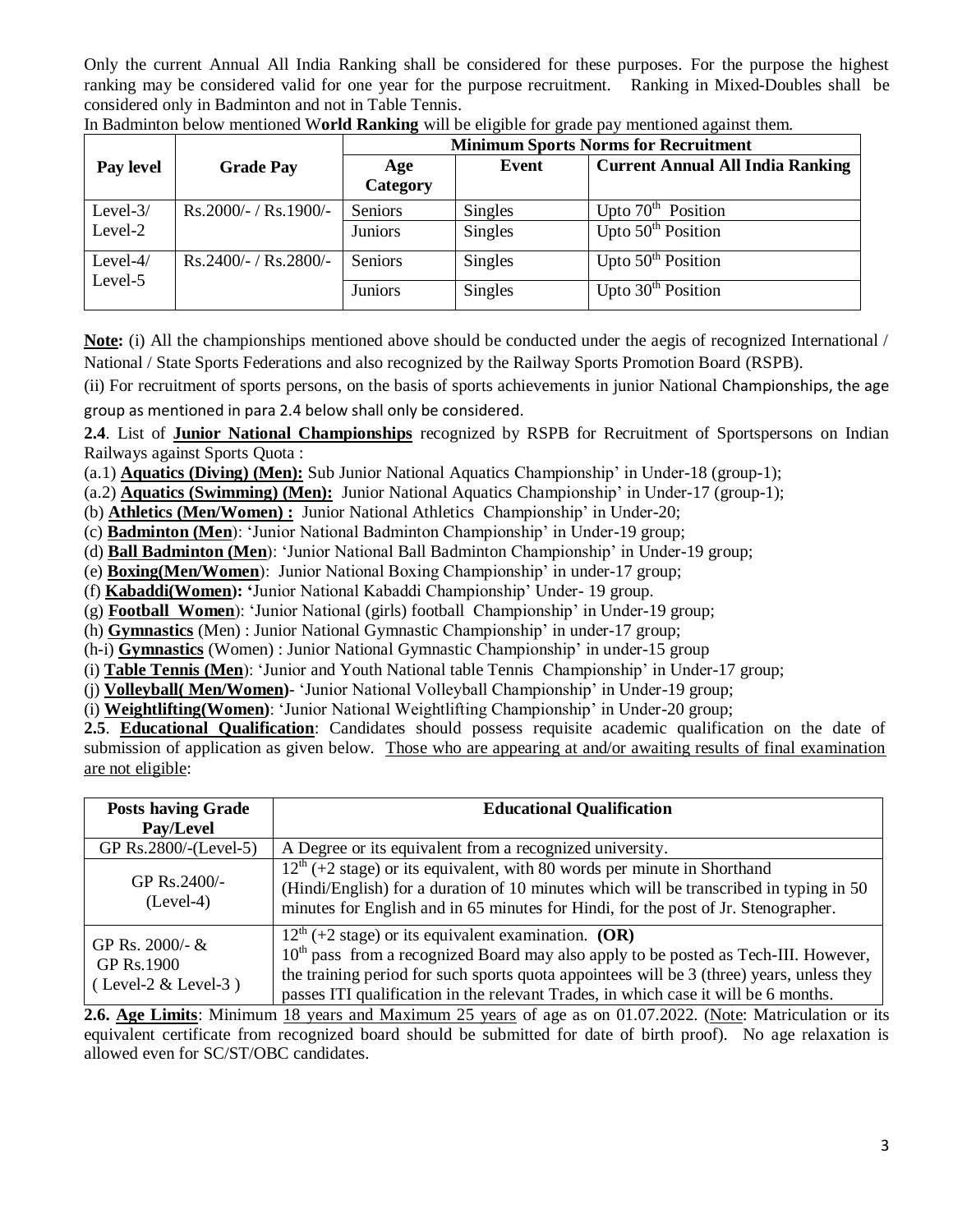**2.7. Reservation** – There is no such reservation for SC/ST/OBC communities. The candidates having the required performance in the particular sports discipline will be selected on the basis of overall merit secured irrespective of their communities.

# **3. HOW TO APPLY**:

### **3.1.**

Candidates should submit application fee for an amount mentioned below in the form of Demand Draft / Pay Order from any Nationalized Bank, or crossed Indian Postal Order from any Post Office (issued on or after the date of this notification) drawn in favour of **" Principal Financial Adviser, East Coast Railway,** payable at Bhubaneswar**"**.

| <b>SI No</b> | Category                                                      | <b>Amount to be submitted</b>                                                                      |
|--------------|---------------------------------------------------------------|----------------------------------------------------------------------------------------------------|
| i)           | For all candidates except those mentioned in (ii)             | Rs. 500/- (Five Hundred Only). An amount of Rs 400/-                                               |
|              | below                                                         | will be refunded to those who actually appear for the                                              |
|              |                                                               | selection                                                                                          |
| $\rm ii$     | Ex-Servicemen,<br>SC/ST.<br>Persons                           | with $\vert$ Rs. 250/- (Rupees Two Hundred Fifty Only). The                                        |
|              |                                                               | Disabilities (PWDs), Women, Minorities, and   amount will be refunded to those who actually appear |
|              | Economic Backward Classes. (whose family   for the selection. |                                                                                                    |
|              | income is less than $Rs.50,000/$ - per annum)                 |                                                                                                    |

Note: Certificate in proof of the above issued by the authorities authorized to issue such certificate should be enclosed along with the application form for getting relaxation in the application fee. Candidates should check their eligibility thoroughly before applying. Fee in respect of candidates who are ineligible, but still apply, shall not be refunded.

## **3.2 Instructions for filling up the Application Form:**

(i) The notification with the application form are available in East Coast Railway website [www.eastcoastrail.indianrailways.gov.in.](http://www.eastcoastrail.indianrailways.gov.in/) Candidates should carefully read the instructions before filling up application form. Application Form should be made on a good quality white A-4 (210x297 mm) size paper using ONE SIDE ONLY. The candidate should use the same format as available in the website.

(ii) The candidate has to fill up required information in his/her own handwriting using blue / black ball point pen. The application should be filled either in English or Hindi but not in any other language. Application filled in any language other than Hindi/English and having any change in the format of application will lead to rejection of application summarily.

(iii) One recent passport size photograph (4cm x 5cm) should be affixed on the application form without fail. The Photo may preferably be not older than 3 months as on the date of applying. The photo should clearly reveal the full face and should be taken without wearing cap and goggles/coloured glasses. Photo should be new, sharp and clear, with light background, suitable for scanning and printing. Do not put any mark or signature on the front side of the affixed photograph. The photograph should be neatly and firmly pasted in the prescribed space, and not stapled or pinned. **Photograph should not be attested**.

(iv) One loose extra photograph with name, date of birth, and signature of the candidate written on the backside should be attached along with the application form.

(v) Candidates are required to sign in English or in Hindi in the prescribed places provided in the application form.

(vi) While filling up of the application, candidates have to ensure that the signatures and two marks of physical identification (like a mole on the nose, cut-mark on the fore head in the left side or a scar mark below the left arm etc)are clearly given without fail. Candidates should also give two left thumb impressions (LTI) in the application form. If the LTIs are not clear and are smudged, the application will be liable to be rejected.

(vii) Applicant should write on the top of the envelope containing the application as follows: "**Application against Sports Quota (Open Advertisement) recruitment for the year 2021-22."** 

(viii) Candidate should clearly indicate the specific sports discipline, event, and position applying for as given in Para-1.2 above. (e.g, Hockey, Men, Full Back/ Forward/Half/ Goalkeeper etc).

(ix) Candidates should send their applications so as to reach at the address mentioned below at para 3.3 on or before the closing date and time. Railway administration shall not be responsible for any postal delay. Candidates intending to apply for a particular category should send their applications to the respective address. Applications received at the address not pertaining to that category will be rejected. Late applications would be summarily rejected.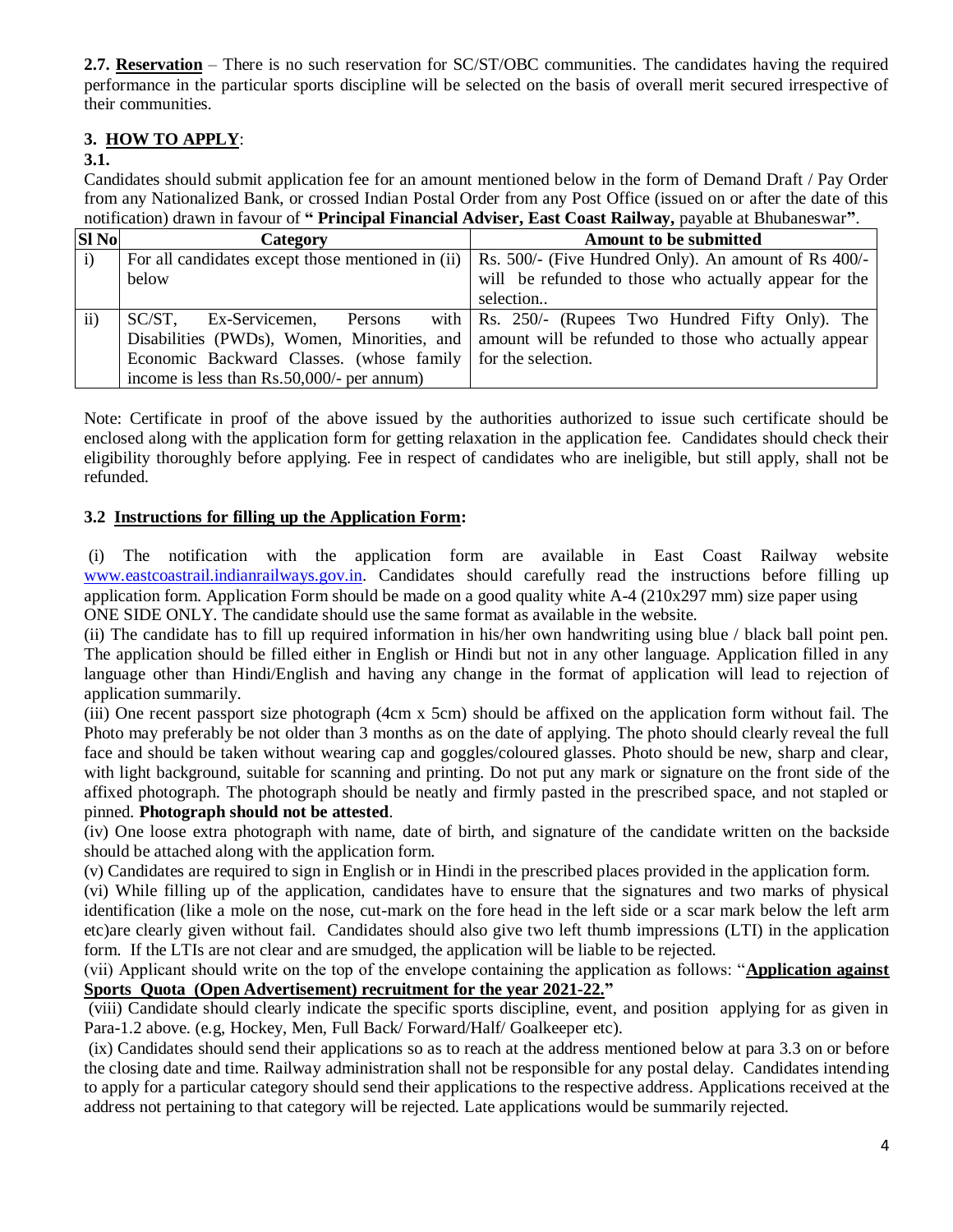(x) Candidates should note that only Date of Birth as recorded in the Matriculation/High School Examination Certificate is to be considered.

(xi) Only international numerical like 1,2,3 etc should be used.

(xii) Candidate should write his/her name, father's name / husband's name in capital letters as given in educational Certificate.

(xiii) Candidates should indicate Religion, Gender (Male/Female), Community (UR/SC/ST/OBC), Serving Employee and other information in the relevant columns of the application form.

(xiv) Selected candidates are likely to be posted anywhere on East Coast Railway after successful completion of all pre-appointment formalities, including training wherever prescribed.

(xv) Before applying for a post, the candidate should ensure that he/she fulfils the eligibility and other criteria stipulated for the post. The Railway Administration would be free to reject any application not fulfilling the requisite criteria at any stage of recruitment and if erroneously appointed, such candidate is liable to be summarily removed from service even after appointment.

(xvi) While filling up the application, candidates serving in any government Department or Public Sector Undertaking including Railways may give a "Declaration" that they have intimated the fact of their applying for the recruitment to their office in the event of their selection, they will submit no objection certificate (NOC) from their employer at the time of Document Verification. In case they fail to submit NOC at the time of Document Verification, their candidature would be cancelled.

(xvii)Those candidates who are debarred from appearing in any of the RRB/RRC exams need not apply unless their debarment period is over by the closing date of this Employment Notification. Otherwise, their applications shall not be entertained.

(xviii)Applicant should enclose with the application a set of legible xerox copies of all certificates, in proof of educational qualification, age, ST/SC/OBC status etc.

(xix) Candidates applying for more than one game/event shall submit separate applications with separate fee.

(xx) Applicant should fill all the columns in the Application Form without fail.

**Note:** Kindly bring original Documents of Date of Birth, Educational Qualification and Sports Achievements and Identification proof on the day of Trial and Interview without which you will not be allowed to appear in the selection. No TA/DA/Accommodation will be given for appearing in the selection trial/interview. You will have to bring your own kit. You may also be required to stay during the selection for 2-3 days for which you have to make your own arrangements. All documents may be self attested.

**3.3 Address for submitting application :** Candidates should send their applications by ordinary/registered/speed post to the Dy. Chief personnel Officer(HQ), 2<sup>nd</sup> Floor, South Block, Rail Sadan, Chandrasekharpur, Bhubaneswar, Odisha – 751017. Alternatively, candidates can drop their applications directly in Drop Box placed at the office premises of Principal Chief Personnel Officer, 2<sup>nd</sup> Floor, South Block, Rail Sadan, Chandrasekharpur, Bhubaneswar, Odisha – 751017.

## **4. SELECTION PROCEDURE:**

Selection will be based upon performance in sports Trials and Sports Achievements. Certificate (Sports & Educational) Verification will be done by a duly constituted Recruitment Committee of this railway. The venue & date for Trials and Certificate Verification will be intimated to the eligible candidates.

#### **4.1 Distribution of Marks**:

Maximum marks which can be awarded by the Trial Committee for performance during Trial and Recruitment Committee during Interview Stage, shall be as follows:-

| SI No. | <b>Attributes</b>                                                  | <b>Maximum Marks</b> |
|--------|--------------------------------------------------------------------|----------------------|
|        | Recognized sports achievement as per norms                         | 50                   |
|        | Games skill, physical fitness and coach's observation during Trial | 40                   |
|        | <b>Educational Qualification</b>                                   |                      |
|        | <b>TOTAL</b>                                                       | 100                  |